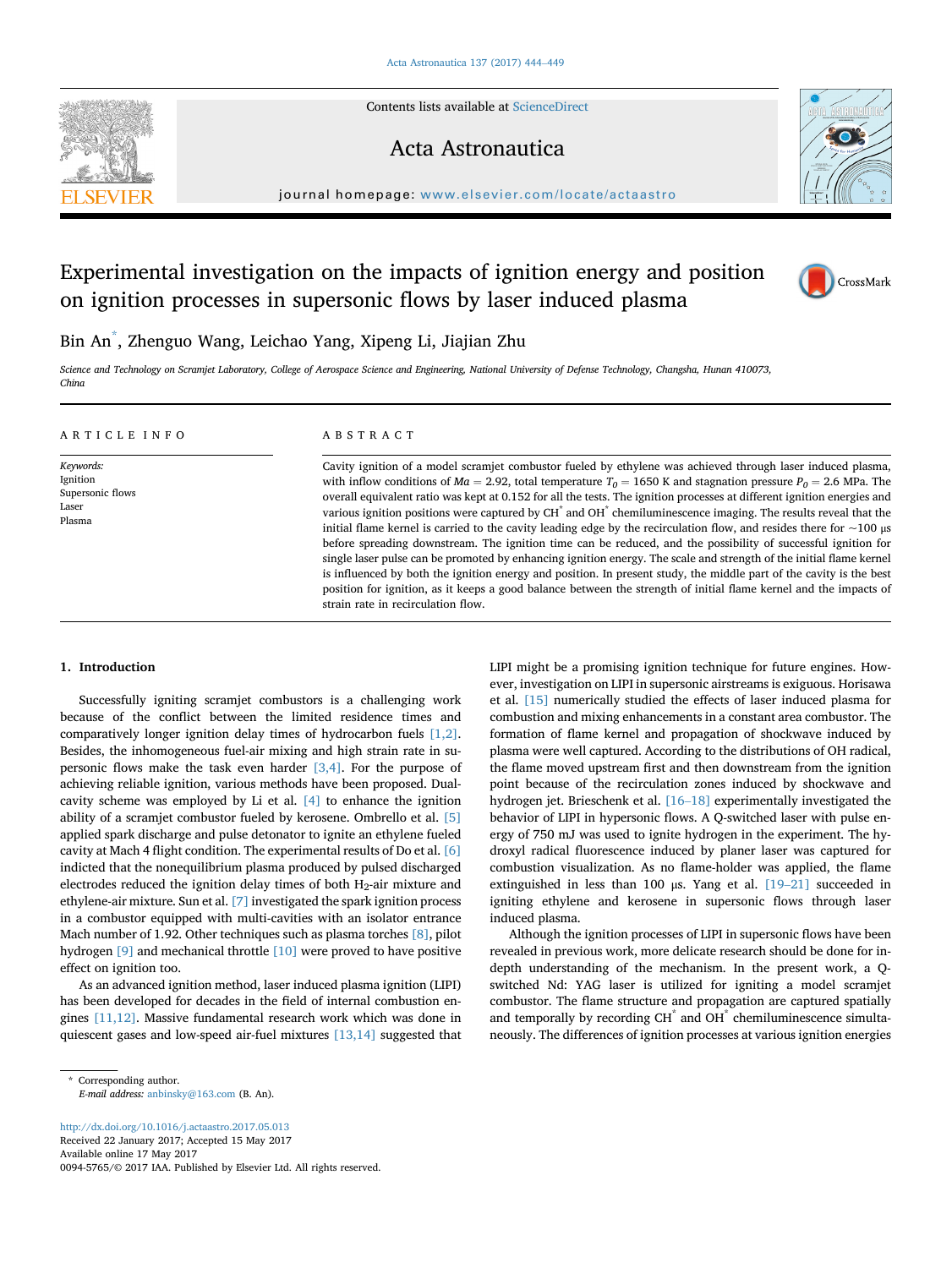and ignition positions are compared in detail.

#### 2. Experimental description

A direct-connected test facility which was composed of an air heater, a supersonic nozzle and a scramjet model combustor was used for the experiments. By burning pure ethanol and oxygen, the air heater was capable of continuously heating air from atmosphere condition to where stagnation temperature  $T_0 = 1650$  K, total pressure  $P_0 = 2.6$  MPa at a mass flow rate of 1 kg/s. The mole fraction of oxygen in the vitiated air was 21%. The outlet of air heater was equipped with a two-dimensional Larval-nozzle to accelerate heated air to  $Ma = 2.92$ .

Shown in Fig. 1 is the model scramjet engine. A constant-area 315 mm long isolator with height of 40 mm and width of 50 mm is directly connected to the exit of nozzle, followed by a 512-mm-long combustor whose lower wall diverges at an angle of 2.25°. A 220 mm long expansion section with a single-side expansion angle of  $3^\circ$  is at the end of the combustor. One cavity is installed on the lower wall.

As illustrated in Fig. 2, the cavity depth  $D = 15$  mm, cavity length to depth ratio  $L/D = 7$ , and the aft ramp angle is 45°. Ethylene at room temperature was injected through a 2-mm-diam orifice which is located at 10 mm upstream to the cavity leading edge and in the middle in span wise. The pressure of ethylene before being injected was 2.5 MPa. The overall equivalent ratio was kept at 0.152 for all the tests. A Q-switched Nd: YAG laser system (Vlite-500) was used for ignition. The laser system could provide 532 nm laser pulse with width of 10 ns, diameter of 12 mm and maximum energy of 350 mJ. But, only 85% of the laser pulse energy passed through the lens and the quartz window of the combustor. The laser pulses were focused by a convex lens  $(f = 150 \text{ mm})$  to produce plasma for ignition. The breakdown region that is denoted by red spot in Fig. 2 is in the shape of cone with 3.5 mm in diameter and 5.2 mm long when the output energy of the laser is approximately 300 mJ. Three ignition positions which are in the symmetry plane of the combustor are selected for present study. All of them are in the cavity, and are 5 mm above the bottom of the cavity. From upstream to downstream, their distances to the fore wall of the cavity are 22.5 mm, 45.0 mm and 67.5 mm respectively. For brevity, they are denoted as "P1", "P2" and "P3" separately.

For the purpose of marking flame location clearly, both  $CH^*$  and  $OH^*$ chemiluminescence were captured simultaneously. CH<sup>\*</sup> chemiluminescence was recorded by a high-speed camera (Photron SA-Z) with a Nikon 85 mm f/1.8 lens and a bandpass filter (centered at 430 nm, with a 10 nm FWHM). The frame rate of the camera was set at 25,000 frames per second (fps) with an exposure time of 40 μs. An intensified chargecoupled device (ICCD) camera equipped with a UV lens (95 mm focal length and f/4.1) and a bandpass filter (centered at 311 nm, with a 10 nm FWHM) was applied to acquire OH<sup>\*</sup> chemiluminescence. The ICCD camera operated at 3 fps with a shutter time of 2 μs. The spatial resolution of the high-speed camera and ICCD camera were 240 μm per pixel and 250 μm per pixel respectively. As the cameras were mounted on the same side, neither of them oriented normal to test section precisely. The consequent image distortion was corrected by data processing program. What's more, with the help of two Digital Delay/Pulse Generators (DG535), the operation time of the ignition laser system and two cameras could be controlled accurately.



Fig. 2. Schematic of cavity and optics.

#### 3. Results and discussion

#### 3.1. The effects of ignition energy on ignition processes

The impacts of ignition energy on ignition behaviors were studied with ignition position at P2. A representative set of CH<sup>\*</sup> chemiluminescence images are shown in [Fig. 3](#page--1-0) with ignition energies  $E_1 = 303.6 \pm 7.4$  mJ and  $E_2 = 230.7 \pm 6.0$  mJ. The intensity of each pixel is normalized by the maximum intensity of all the pixels during ignition processes. In order to provide good contrast these images are displayed in false-color.

As shown in [Fig. 3,](#page--1-0) for the ignition energy  $E_1$ , the flame kernel at 40  $\mu$ s is bright and located in the middle of cavity. By 120 μs the flame kernel has moved to the cavity leading edge, following the recirculation zone, but has become smaller and less bright. After being anchored there, it grows slightly in strength from 120 μs to 200 μs. Then it begins propagating to the downstream at 200 μs, and has filled the cavity by 560 μs. Later in time, the flame kernel spreads into the mainstream from the aft wall in 80 μs. At last, the combustor settles into a quasi-stable burning process by 720 μs.

By contrast, when the ignition energy is reduced to  $E_1$  the initial flame kernel is smaller. It takes 1120 μs for the flame kernel to fulfill the cavity and propagate to the mainstream, which is 400 μs longer than the ignition process of  $E_1$ . It is also noteworthy that the flame kernel is suppressed in the cavity during most time of the ignition process, for the high speed flow and consequent high strain rate in the mainstream. Besides, the flame intensity in the shear layer is much stronger than its counterpart elsewhere when the flame kernel spreads from the cavity leading edge to aft wall. Because the shear layer is rich in air-ethylene mixture.

In order to go beyond qualitative images, the total  $CH^{\dagger}$  chemiluminescence intensity from the observation area which is shown in [Fig. 3](#page--1-0) versus time is displayed in [Fig. 4](#page--1-0). The total chemiluminescence intensity is normalized by time averaged total chemiluminescence intensity when the combustor is at stable combustion condition. In an attempt to minimize the impacts of random elements involved, data from eight tests are used to plot one curve.

As presented in [Fig. 4,](#page--1-0) the ignition processes can be divided into five stages according to the normalized intensity which is correspond to heat release. Take the curve with ignition energy  $E_1 = 303.6$  mJ for example, the normalized intensity decreases sharply in stage I which lasts for approximately 120 μs after laser pulse. During this period the normalized



Fig. 1. Schematic of the model scramjet engine and cavity installation.